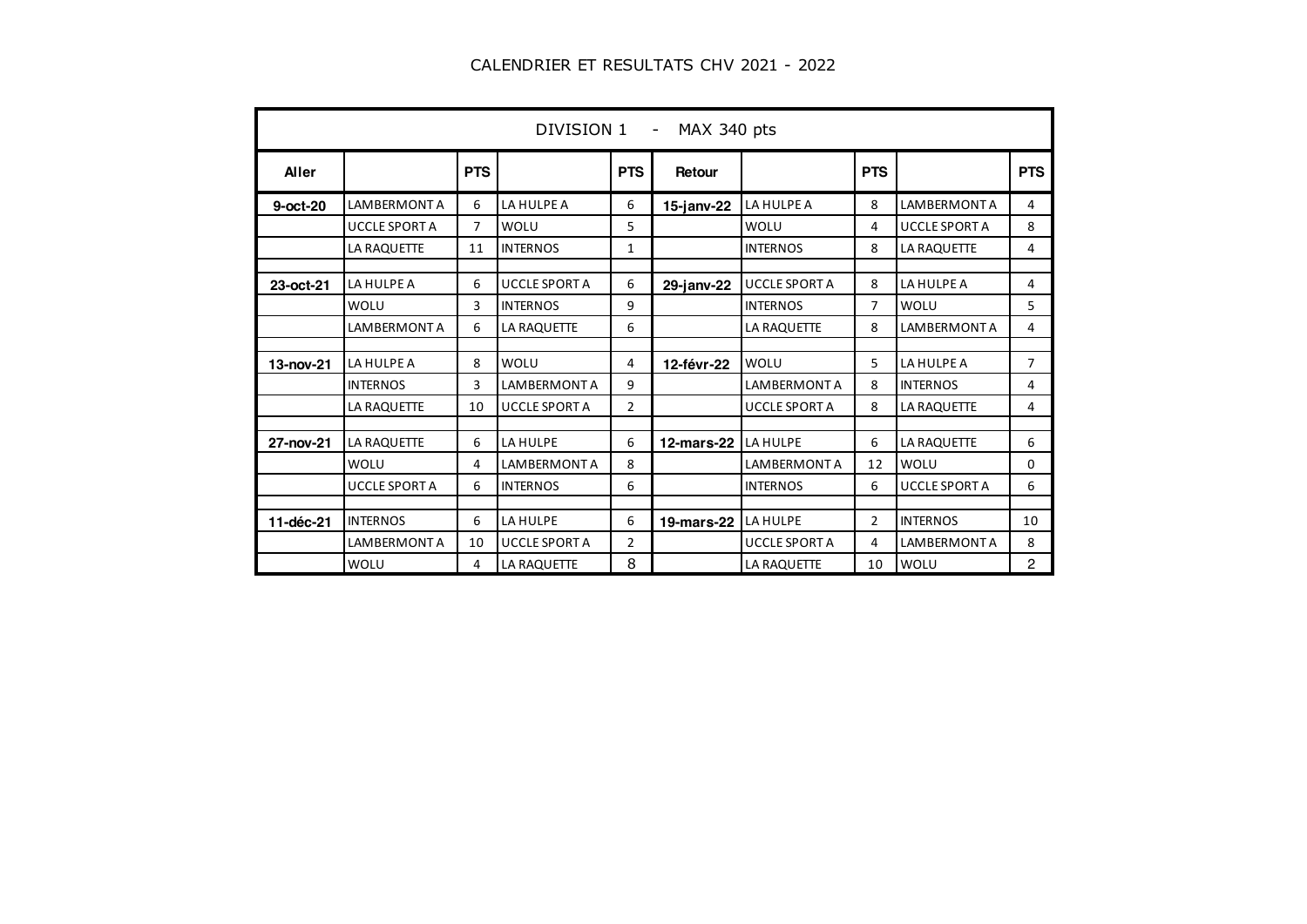| <b>MAX 305 pts</b><br>DIVISION 2 - |                        |            |                        |            |               |                        |                |                        |                |  |  |
|------------------------------------|------------------------|------------|------------------------|------------|---------------|------------------------|----------------|------------------------|----------------|--|--|
| <b>Aller</b>                       |                        | <b>PTS</b> |                        | <b>PTS</b> | Retour        |                        | <b>PTS</b>     |                        | <b>PTS</b>     |  |  |
| $9-oct-21$                         | <b>ROSEAU A</b>        | 8          | <b>BERCUIT B</b>       | 4          | $15$ -janv-22 | <b>BERCUIT B</b>       | 9              | <b>ROSEAU A</b>        | 3              |  |  |
|                                    | SPORT VILLAGE A        | 7          | <b>LEOPOLD</b>         | 5          |               | <b>LEOPOLD</b>         | 8              | SPORT VILLAGE A        | 4              |  |  |
|                                    | T.C.B.A.               | 4          | <b>BRUSSELS A</b>      | 8          |               | <b>BRUSSELS A</b>      | 8              | T.C.B.A.               | 4              |  |  |
| 23-oct-21                          | SPORT VILLAGE A        | 4          | <b>ROSEAU A</b>        | 8          | $29$ -janv-22 | ROSEAU A               | 10             | SPORT VILLAGE A        | $\overline{2}$ |  |  |
|                                    | <b>LEOPOLD</b>         | 6          | <b>BRUSSELS A</b>      | 6          |               | <b>BRUSSELS A</b>      | 8              | <b>LEOPOLD</b>         | 4              |  |  |
|                                    | <b>BERCUIT B</b>       | 5          | T.C.B.A.               | 7          |               | T.C.B.A.               | 9              | <b>BERCUIT B</b>       | 3              |  |  |
| 13-nov-21                          | <b>ROSEAU A</b>        | 8          | <b>LEOPOLD</b>         | 4          | 12-févr-22    | <b>LEOPOLD</b>         | 4              | <b>ROSEAU A</b>        | 8              |  |  |
|                                    | <b>BRUSSELS A</b>      | 10         | <b>BERCUIT B</b>       | 2          |               | <b>BERCUIT B</b>       | 5              | <b>BRUSSELS A</b>      | 7              |  |  |
|                                    | T.C.B.A.               | 8          | <b>SPORT VILLAGE A</b> | 4          |               | <b>SPORT VILLAGE A</b> | 3              | T.C.B.A.               | 9              |  |  |
| 27-nov-21                          | <b>BRUSSELS A</b>      | 8          | <b>ROSEAU A</b>        | 4          | 12-mars-22    | <b>ROSEAU A</b>        | 4              | <b>BRUSSELS A</b>      | 8              |  |  |
|                                    | <b>BERCUIT B</b>       | 8          | SPORT VILLAGE A        | 4          |               | <b>SPORT VILLAGE A</b> | $\overline{7}$ | <b>BERCUIT B</b>       | 5              |  |  |
|                                    | <b>LEOPOLD</b>         | 5          | T.C.B.A.               | 7          |               | T.C.B.A.               | 6              | LEOPOLD                | 6              |  |  |
| 11-déc-21                          | <b>ROSEAU A</b>        | 6          | T.C.B.A.               | 6          | 19-mars-22    | T.C.B.A.               | 10             | <b>ROSEAU A</b>        | $\overline{2}$ |  |  |
|                                    | <b>SPORT VILLAGE A</b> | 6          | <b>BRUSSELS A</b>      | 6          |               | <b>BRUSSELS A</b>      | 10             | <b>SPORT VILLAGE A</b> | $\overline{2}$ |  |  |
|                                    | <b>LEOPOLD</b>         | 10         | <b>BERCUIT B</b>       | 2          |               | <b>BERCUIT B</b>       | 4              | <b>LEOPOLD</b>         | 8              |  |  |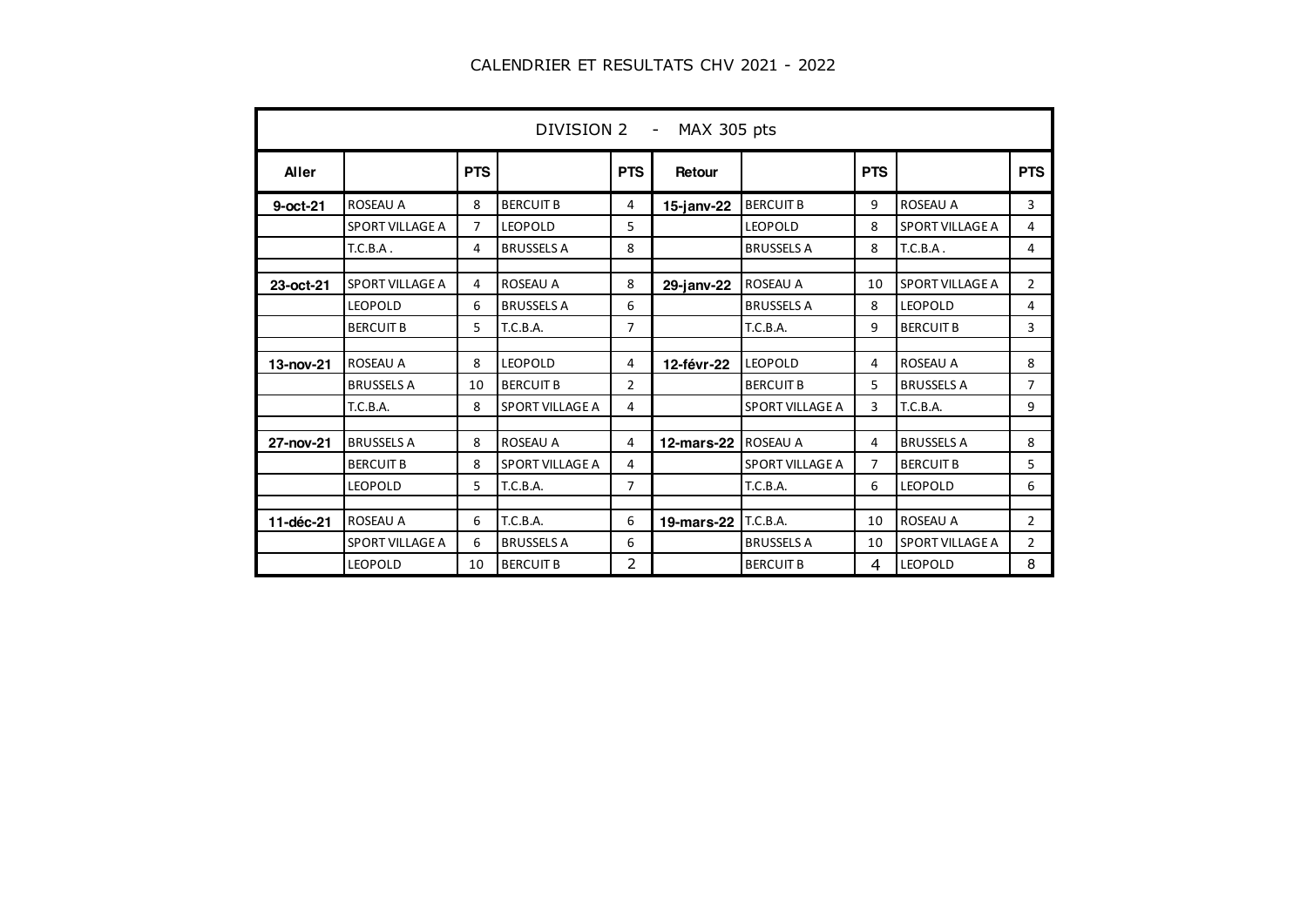|             | DIVISION 3 - MAX 270 pts |            |                     |                 |               |                     |              |                     |            |  |  |  |
|-------------|--------------------------|------------|---------------------|-----------------|---------------|---------------------|--------------|---------------------|------------|--|--|--|
| Aller       |                          | <b>PTS</b> |                     | <b>PTS</b>      | Retour        |                     | <b>PTS</b>   |                     | <b>PTS</b> |  |  |  |
| $9$ -oct-21 | <b>HIRONDELLE B</b>      | 4          | <b>HIRONDELLE A</b> | 8               | $15$ -janv-22 | <b>HIRONDELLE A</b> | 6            | <b>HIRONDELLE B</b> | 6          |  |  |  |
|             | CAMBRE                   | 9          | <b>EVERE</b>        | 3               |               | <b>EVERE</b>        | 6            | CAMBRE              | 6          |  |  |  |
|             | <b>ROSEAU B</b>          | 10         | <b>JUSTINE N1</b>   | 2               |               | <b>JUSTINE N1</b>   | 3            | <b>ROSEAU B</b>     | 9          |  |  |  |
| 23-oct-21   | <b>HIRONDELLE A</b>      | 12         | CAMBRE              | 0 <sub>ff</sub> | 29-janv-22    | CAMBRE              | $\mathbf{1}$ | <b>HIRONDELLE A</b> | 11         |  |  |  |
|             | <b>JUSTINE N1</b>        | 3          | <b>HIRONDELLE B</b> | 9               |               | <b>HIRONDELLE B</b> | 9            | <b>JUSTINE N1</b>   | 3          |  |  |  |
|             | <b>EVERE</b>             | 3          | <b>ROSEAU B</b>     | 9               |               | <b>ROSEAU B</b>     | 3            | <b>EVERE</b>        | 9          |  |  |  |
| 13-nov-21   | <b>HIRONDELLE A</b>      | 4          | <b>EVERE</b>        | 8               | 12-févr-22    | <b>EVERE</b>        | 4            | <b>HIRONDELLE A</b> | 8          |  |  |  |
|             | <b>ROSEAU B</b>          | 6          | <b>HIRONDELLE B</b> | 6               |               | <b>HIRONDELLE B</b> | 6            | <b>ROSEAU B</b>     | 6          |  |  |  |
|             | CAMBRE                   | 9          | <b>JUSTINE N1</b>   | 3               |               | <b>JUSTINE N1</b>   | 8            | CAMBRE              | 4          |  |  |  |
| 27-nov-21   | <b>JUSTINE N1</b>        | 4          | <b>HIRONDELLE A</b> | 8               | $12$ -mars-22 | <b>HIRONDELLE A</b> | 12           | <b>JUSTINE N1</b>   | 0          |  |  |  |
|             | <b>HIRONDELLE B</b>      | 8          | <b>EVERE</b>        | 4               |               | <b>EVERE</b>        | 6            | <b>HIRONDELLE B</b> | 6          |  |  |  |
|             | CAMBRE                   | 6          | <b>ROSEAU B</b>     | 6               |               | <b>ROSEAU B</b>     | 12           | CAMBRE              | 0          |  |  |  |
| 11-déc-21   | <b>ROSEAU B</b>          | 6          | <b>HIRONDELLE A</b> | 6               | 19-mars-22    | <b>HIRONDELLE A</b> | 8            | <b>ROSEAU B</b>     | 4          |  |  |  |
|             | <b>HIRONDELLE B</b>      | 4          | CAMBRE              | 8               |               | CAMBRE              | 8            | <b>HIRONDELLE B</b> | 4          |  |  |  |
|             | <b>EVERE</b>             | 6          | <b>JUSTINE N1</b>   | 6               |               | <b>JUSTINE N1</b>   | 4            | <b>EVERE</b>        | 8          |  |  |  |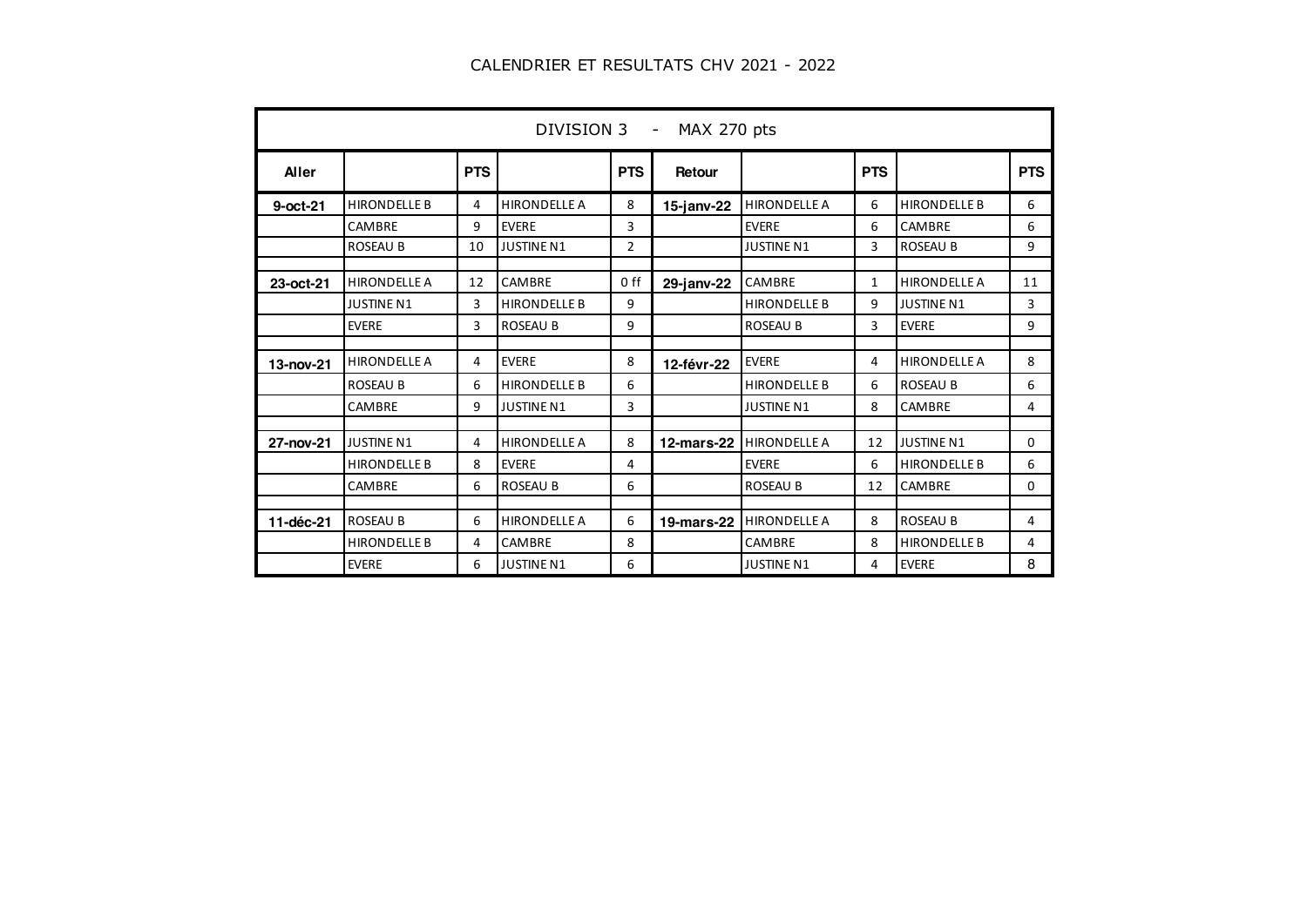|           | DIVISION 4 -<br>MAX 235 pts |                |                        |                |                   |                        |            |                        |                |  |  |  |
|-----------|-----------------------------|----------------|------------------------|----------------|-------------------|------------------------|------------|------------------------|----------------|--|--|--|
| Aller     |                             | <b>PTS</b>     |                        | <b>PTS</b>     | Retour            |                        | <b>PTS</b> |                        | <b>PTS</b>     |  |  |  |
| 9-oct-21  | <b>PRIMEROSE</b>            | 10             | ROSEAU C               | $\overline{2}$ | $15$ -janv-22     | <b>ROSEAU C</b>        | 8          | <b>PRIMEROSE</b>       | 4              |  |  |  |
|           | <b>BRUSSELS B</b>           | 8              | 3 TILLEULS B           | 4              |                   | 3 TILLEULS B           | 7          | <b>BRUSSELS B</b>      | 5              |  |  |  |
|           | <b>SPORT VILLAGE B</b>      | 5              | LA HULPE B             | 7              |                   | LA HULPE B             | 6          | <b>SPORT VILLAGE B</b> | 6              |  |  |  |
| 23-oct-21 | <b>BRUSSELS B</b>           | 12             | <b>PRIMEROSE</b>       | 0              | 29-janv-22        | <b>PRIMEROSE</b>       | 1          | <b>BRUSSELS B</b>      | 11             |  |  |  |
|           | <b>3 TILLEULS B</b>         | 6              | LA HULPE B             | 6              |                   | LA HULPE B             | 8          | 3 TILLEULS B           | 4              |  |  |  |
|           | ROSEAU C                    | 5              | <b>SPORT VILLAGE B</b> | 7              |                   | <b>SPORT VILLAGE B</b> | 5          | ROSEAU C               | $\overline{7}$ |  |  |  |
| 13-nov-21 | LA HULPE B                  | 8              | ROSEAU C               | 4              | 12-févr-22        | ROSEAU C               | 4          | LA HULPE B             | 8              |  |  |  |
|           | <b>SPORT VILLAGE B</b>      | $\overline{2}$ | <b>BRUSSELS B</b>      | 10             |                   | <b>BRUSSELS B</b>      | 4          | <b>SPORT VILLAGE B</b> | 8              |  |  |  |
|           | <b>PRIMEROSE</b>            | 4              | 3 TILLEULS B           | 8              |                   | 3 TILLEULS B           | 5.         | <b>PRIMEROSE</b>       | 7              |  |  |  |
| 27-nov-21 | ROSEAU C                    | 4              | <b>BRUSSELS B</b>      | 8              | 12-mars-22        | <b>BRUSSELS B</b>      | 11         | ROSEAU C               | 1              |  |  |  |
|           | 3 TILLEULS B                | 4              | <b>SPORT VILLAGE B</b> | 8              |                   | <b>SPORT VILLAGE B</b> | 10         | 3 TILLEULS B           | $\overline{2}$ |  |  |  |
|           | <b>PRIMEROSE</b>            | $\overline{2}$ | LA HULPE B             | 10             |                   | LA HULPE B             | 9          | <b>PRIMEROSE</b>       | 3              |  |  |  |
| 11-déc-21 | 3 TILLEULS B                | 8              | ROSEAU C               | 4              | <b>19-mars-22</b> | ROSEAU C               | 7          | 3 TILLEULS B           | 5              |  |  |  |
|           | <b>SPORT VILLAGE B</b>      | 12             | <b>PRIMEROSE</b>       | 0              |                   | <b>PRIMEROSE</b>       | 4          | <b>SPORT VILLAGE B</b> | 8              |  |  |  |
|           | <b>BRUSSELS B</b>           | 5              | LA HULPE B             | 7              |                   | LA HULPE B             | 4          | <b>BRUSSELS B</b>      | 8              |  |  |  |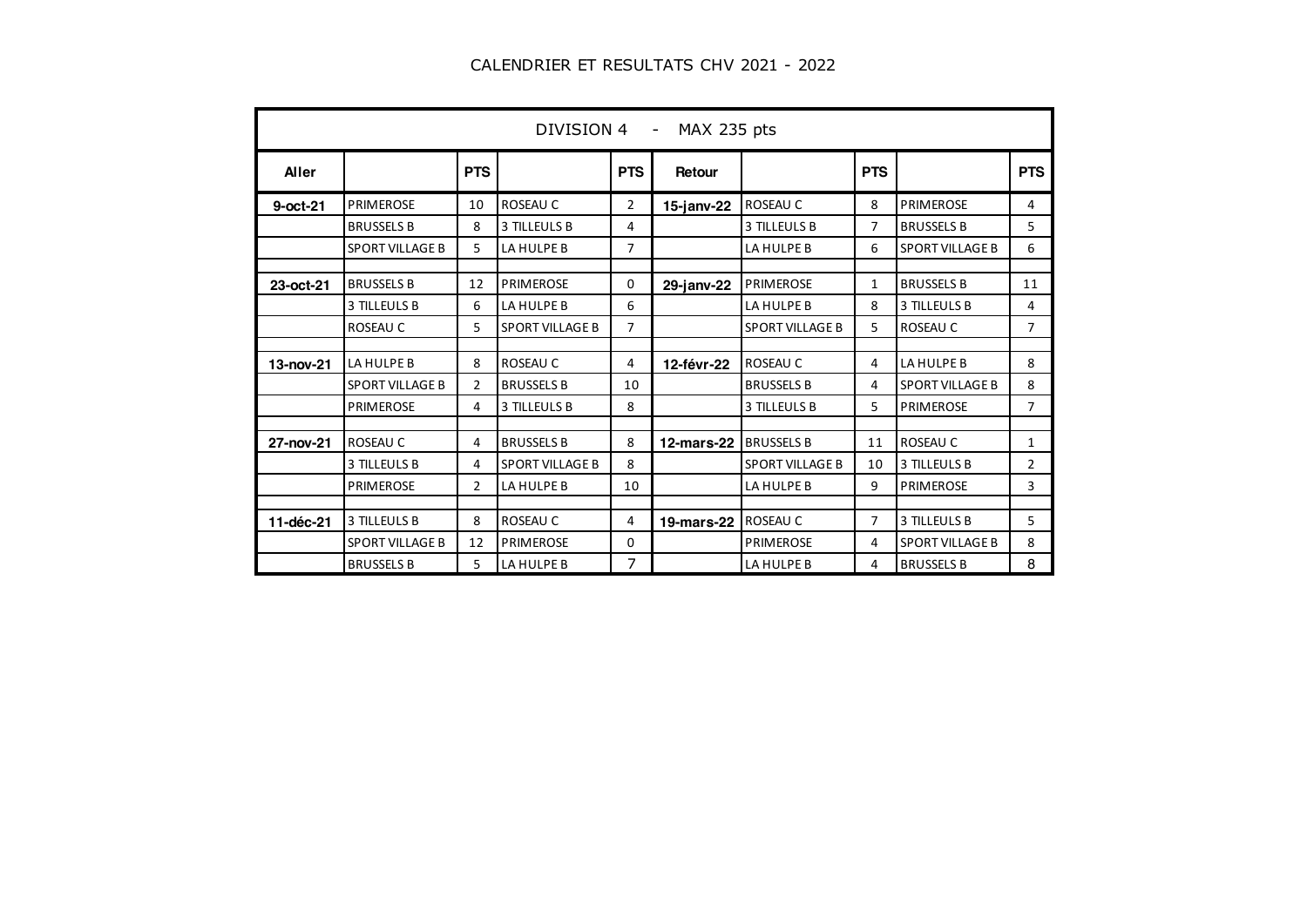| DIVISION 5 - MAX 200 pts |                     |            |                     |                |                   |                     |                |                     |                |  |  |
|--------------------------|---------------------|------------|---------------------|----------------|-------------------|---------------------|----------------|---------------------|----------------|--|--|
| <b>Aller</b>             |                     | <b>PTS</b> |                     | <b>PTS</b>     | Retour            |                     | <b>PTS</b>     |                     | <b>PTS</b>     |  |  |
| $9$ -oct-21              | <b>PARIVAL B</b>    | 8          | <b>LAMBERMONT B</b> | 4              | $15$ -janv-22     | <b>LAMBERMONT B</b> | 9              | <b>PARIVAL B</b>    | 3              |  |  |
|                          | <b>BERCUIT A</b>    | 8          | <b>PARIVAL A</b>    | 4              |                   | <b>PARIVAL A</b>    | 7              | <b>BERCUIT A</b>    | 5              |  |  |
|                          | <b>BAUDOUIN B</b>   | 8          | 3 TILLEULS A        | 4              |                   | 3 TILLEULS A        | 10             | <b>BAUDOUIN B</b>   | 2              |  |  |
| 23-oct-21                | <b>PARIVAL B</b>    | 10         | <b>BERCUIT A</b>    | 2              | 29-janv-22        | <b>BERCUIT A</b>    | 7              | <b>PARIVAL B</b>    | 5              |  |  |
|                          | 3 TILLEULS A        | 2          | <b>PARIVAL A</b>    | 10             |                   | <b>PARIVAL A</b>    | 6              | 3 TILLEULS A        | 6              |  |  |
|                          | <b>BAUDOUIN B</b>   | 8          | LAMBERMONT B        | 4              |                   | <b>LAMBERMONT B</b> | 10             | <b>BAUDOUIN B</b>   | $\overline{2}$ |  |  |
| 13-nov-21                | <b>PARIVAL B</b>    | 10         | <b>BAUDOUIN B</b>   | $\overline{2}$ | 12-févr-22        | <b>BAUDOUIN B</b>   | $\overline{2}$ | <b>PARIVAL B</b>    | 10             |  |  |
|                          | <b>LAMBERMONT B</b> | 7          | <b>PARIVAL A</b>    | 5              |                   | <b>PARIVAL A</b>    | 6              | <b>LAMBERMONT B</b> | 6              |  |  |
|                          | <b>BERCUIT A</b>    | 10         | 3 TILLEULS A        | $\overline{2}$ |                   | 3 TILLEULS A        | 6              | <b>BERCUIT A</b>    | 6              |  |  |
| 27-nov-21                | <b>PARIVAL A</b>    | 8          | <b>PARIVAL B</b>    | 4              | <b>12-mars-22</b> | <b>PARIVAL B</b>    | 4              | <b>PARIVAL A</b>    | 8              |  |  |
|                          | <b>LAMBERMONT B</b> | 8          | 3 TILLEULS A        | 4              |                   | 3 TILLEULS A        | 6              | <b>LAMBERMONT B</b> | 6              |  |  |
|                          | <b>BAUDOUIN B</b>   | 4          | <b>BERCUIT A</b>    | 8              |                   | <b>BERCUIT A</b>    | 10             | <b>BAUDOUIN B</b>   | $\overline{2}$ |  |  |
| 11-déc-21                | <b>BERCUIT A</b>    | 6          | <b>LAMBERMONT B</b> | 6              | <b>19-mars-22</b> | <b>LAMBERMONT B</b> | 11             | <b>BERCUIT A</b>    | 1              |  |  |
|                          | <b>PARIVAL A</b>    | 12         | <b>BAUDOUIN B</b>   | 0              |                   | <b>BAUDOUIN B</b>   | 3              | <b>PARIVAL A</b>    | 9              |  |  |
|                          | 3 TILLEULS A        | 6          | <b>PARIVAL B</b>    | 6              |                   | <b>PARIVAL B</b>    | 12             | 3 TILLEULS A        | 0              |  |  |